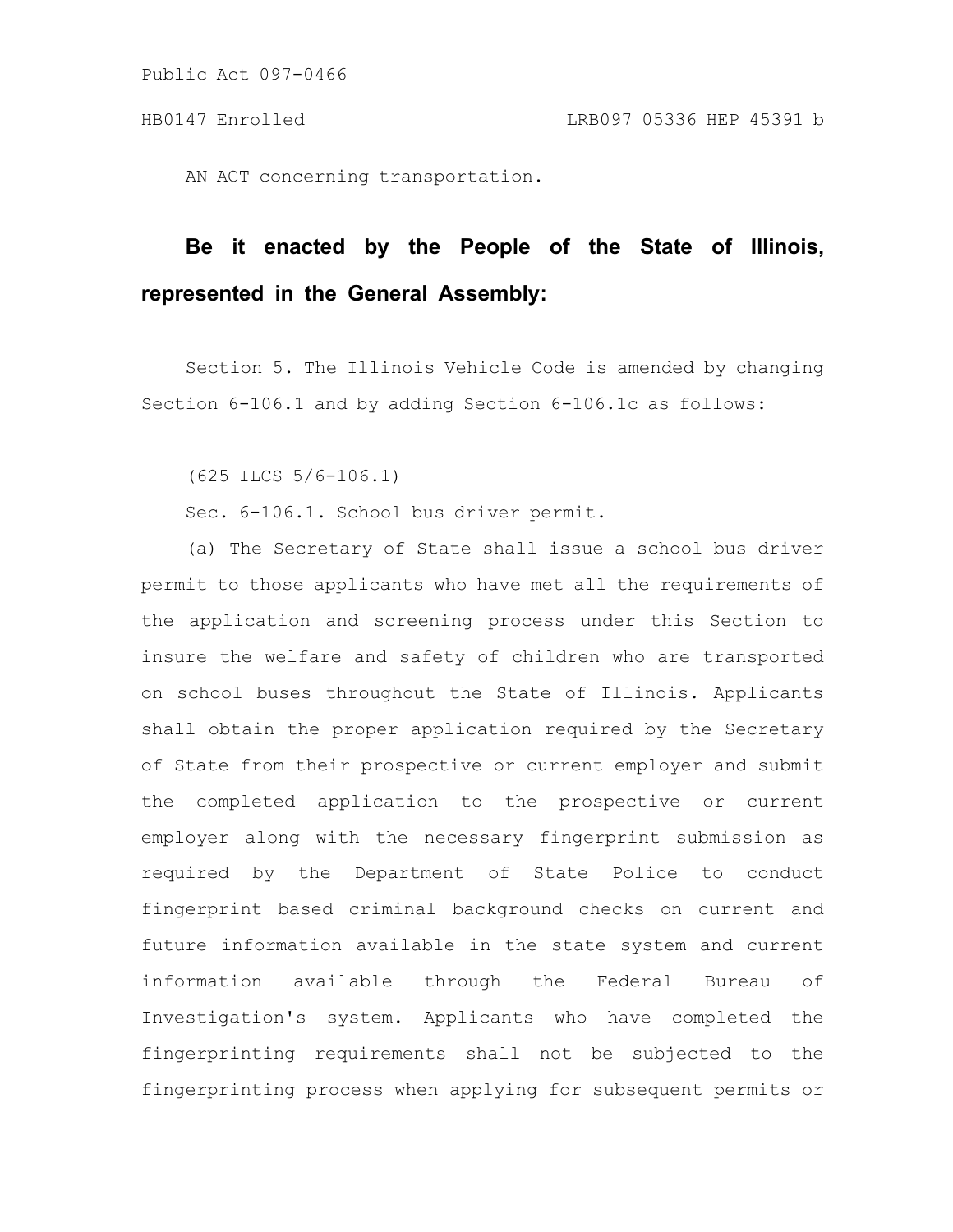## HB0147 Enrolled LRB097 05336 HEP 45391 b

submitting proof of successful completion of the annual refresher course. Individuals who on the effective date of this Act possess a valid school bus driver permit that has been previously issued by the appropriate Regional School Superintendent are not subject to the fingerprinting provisions of this Section as long as the permit remains valid and does not lapse. The applicant shall be required to pay all related application and fingerprinting fees as established by rule including, but not limited to, the amounts established by the Department of State Police and the Federal Bureau of Investigation to process fingerprint based criminal background investigations. All fees paid for fingerprint processing services under this Section shall be deposited into the State Police Services Fund for the cost incurred in processing the fingerprint based criminal background investigations. All other fees paid under this Section shall be deposited into the Road Fund for the purpose of defraying the costs of the Secretary of State in administering this Section. All applicants must:

1. be 21 years of age or older;

2. possess a valid and properly classified driver's license issued by the Secretary of State;

3. possess a valid driver's license, which has not been revoked, suspended, or canceled for 3 years immediately prior to the date of application, or have not had his or her commercial motor vehicle driving privileges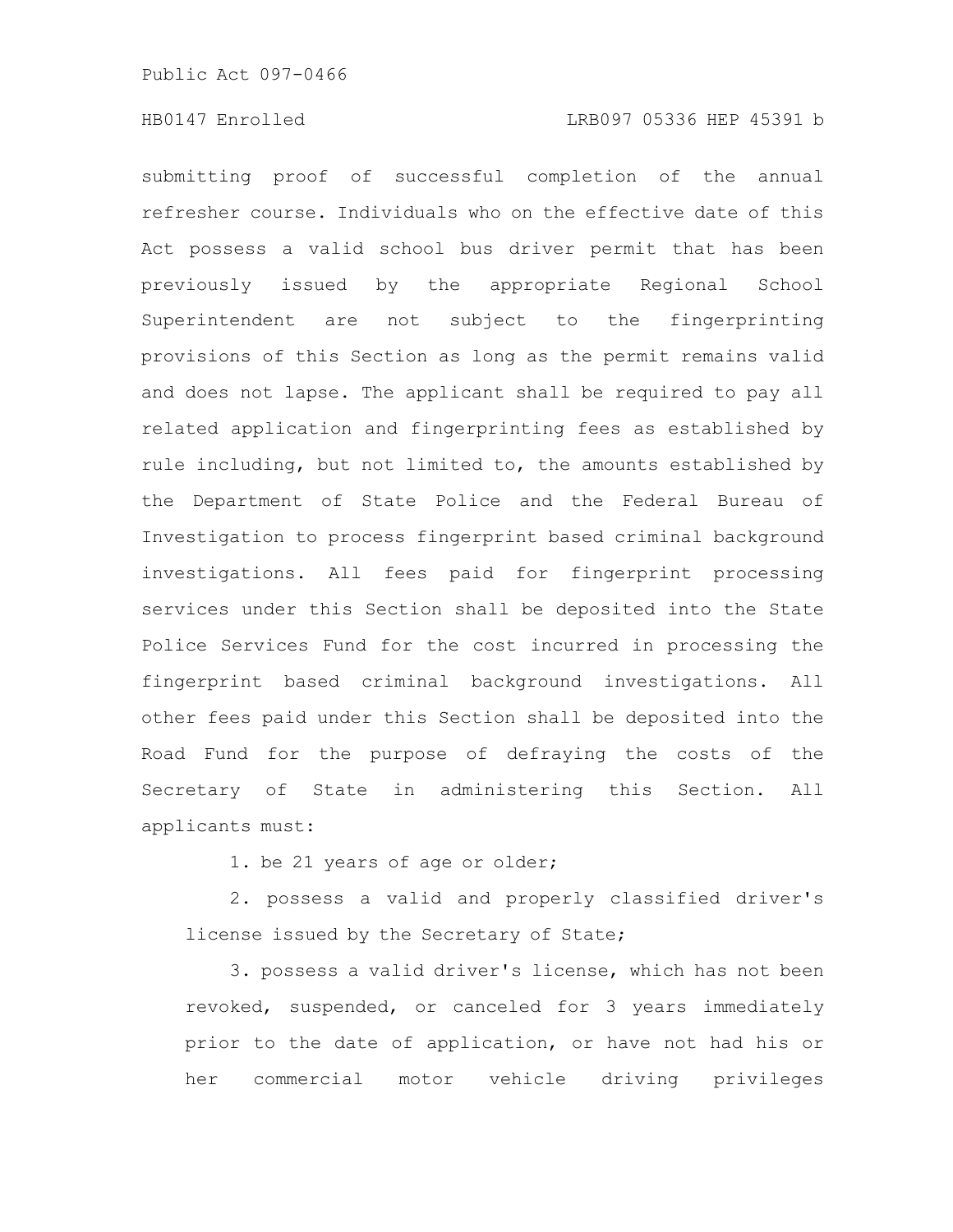disqualified within the 3 years immediately prior to the date of application;

4. successfully pass a written test, administered by the Secretary of State, on school bus operation, school bus safety, and special traffic laws relating to school buses and submit to a review of the applicant's driving habits by the Secretary of State at the time the written test is given;

5. demonstrate ability to exercise reasonable care in the operation of school buses in accordance with rules promulgated by the Secretary of State;

6. demonstrate physical fitness to operate school buses by submitting the results of a medical examination, including tests for drug use for each applicant not subject to such testing pursuant to federal law, conducted by a licensed physician, an advanced practice nurse who has a written collaborative agreement with a collaborating physician which authorizes him or her to perform medical examinations, or a physician assistant who has been delegated the performance of medical examinations by his or her supervising physician within 90 days of the date of application according to standards promulgated by the Secretary of State;

7. affirm under penalties of perjury that he or she has not made a false statement or knowingly concealed a material fact in any application for permit;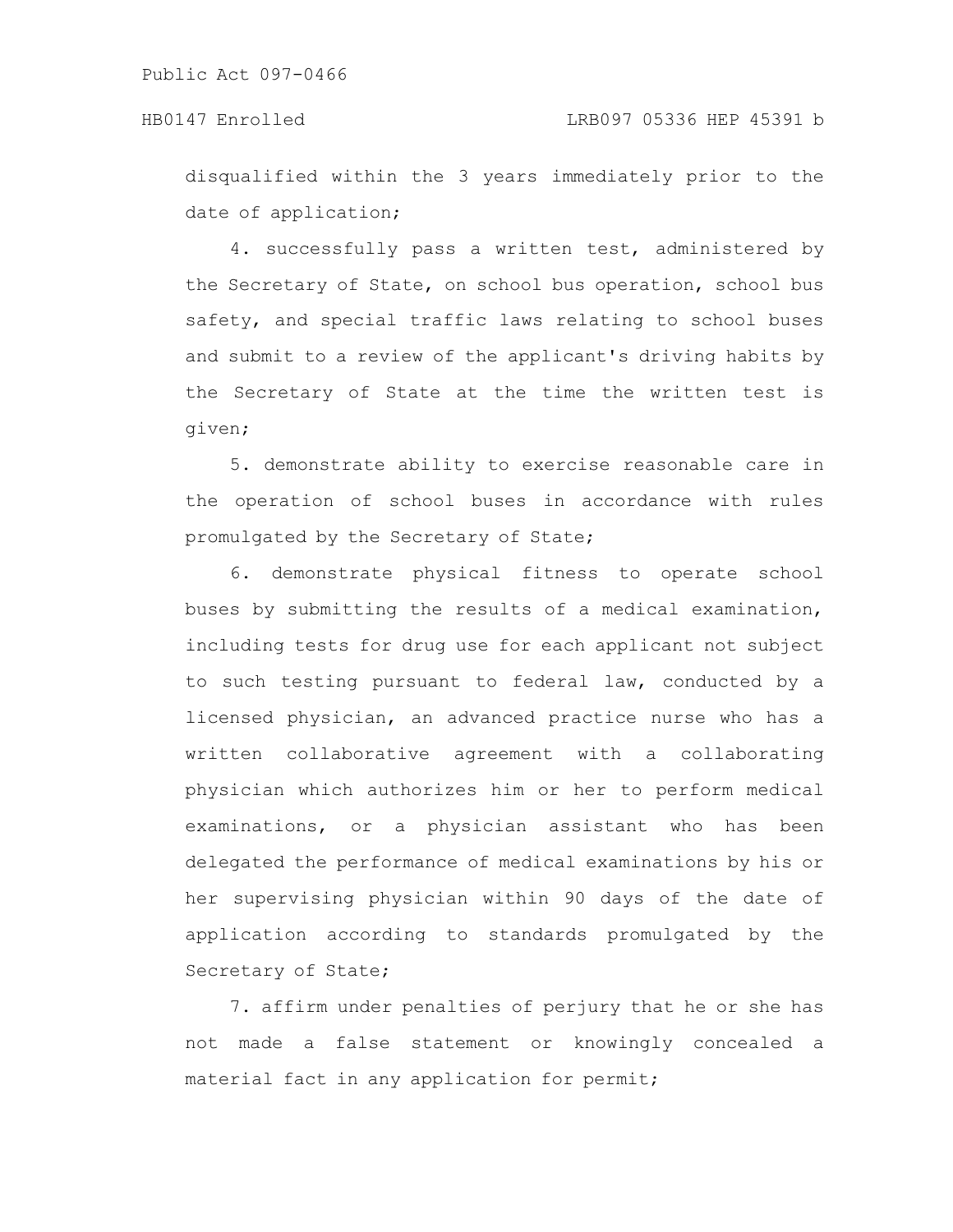Public Act 097-0466

## HB0147 Enrolled LRB097 05336 HEP 45391 b

8. have completed an initial classroom course, including first aid procedures, in school bus driver safety as promulgated by the Secretary of State; and after satisfactory completion of said initial course an annual refresher course; such courses and the agency or organization conducting such courses shall be approved by the Secretary of State; failure to complete the annual refresher course, shall result in cancellation of the permit until such course is completed;

9. not have been convicted of 2 or more serious traffic offenses, as defined by rule, within one year prior to the date of application that may endanger the life or safety of any of the driver's passengers within the duration of the permit period;

10. not have been convicted of reckless driving, aggravated reckless driving, driving while under the influence of alcohol, other drug or drugs, intoxicating compound or compounds or any combination thereof, or reckless homicide resulting from the operation of a motor vehicle within 3 years of the date of application;

11. not have been convicted of committing or attempting to commit any one or more of the following offenses: (i) those offenses defined in Sections 8-1.2, 9-1, 9-1.2, 9-2, 9-2.1, 9-3, 9-3.2, 9-3.3, 10-1, 10-2, 10-3.1, 10-4, 10-5,  $10-5.1$ ,  $10-6$ ,  $10-7$ ,  $10-9$ ,  $11-6$ ,  $11-6.5$ ,  $11-6.6$ ,  $11-9$ , 11-9.1, 11-9.3, 11-9.4, 11-14, 11-14.1, 11-15, 11-15.1,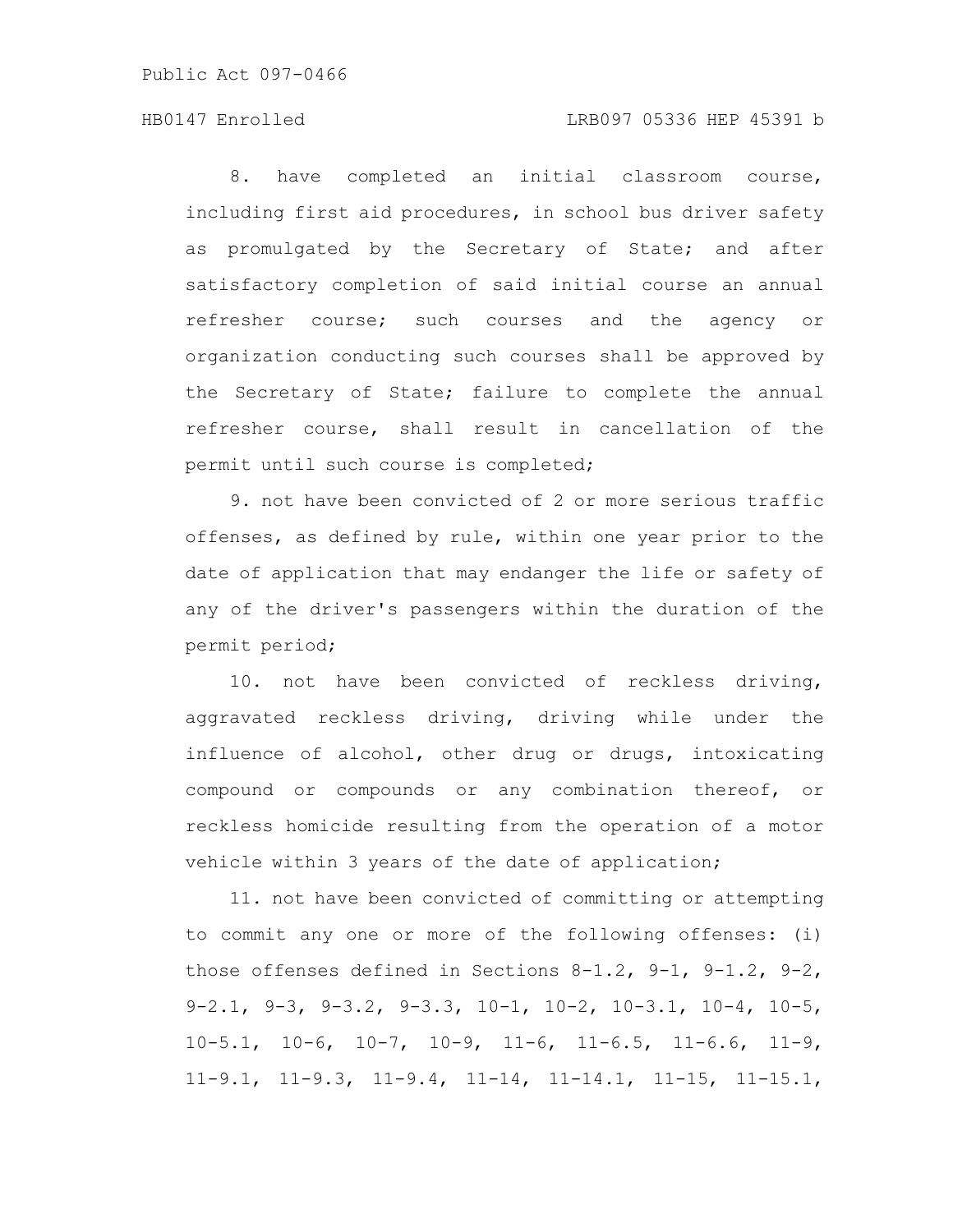11-16, 11-17, 11-17.1, 11-18, 11-18.1, 11-19, 11-19.1, 11-19.2, 11-20, 11-20.1, 11-20.3, 11-21, 11-22, 11-23, 11-24, 11-25, 11-26, 12-2.6, 12-3.1, 12-4, 12-4.1, 12-4.2, 12-4.2-5, 12-4.3, 12-4.4, 12-4.5, 12-4.6, 12-4.7, 12-4.9, 12-6, 12-6.2, 12-7.1, 12-7.3, 12-7.4, 12-7.5, 12-11, 12-13, 12-14, 12-14.1, 12-15, 12-16, 12-16.2, 12-21.5, 12-21.6, 12-33, 16-16, 16-16.1, 18-1, 18-2, 18-3, 18-4, 18-5, 20-1, 20-1.1, 20-1.2, 20-1.3, 20-2, 24-1, 24-1.1, 24-1.2, 24-1.2-5, 24-1.6, 24-1.7, 24-2.1, 24-3.3, 24-3.5, 31A-1, 31A-1.1, 33A-2, and 33D-1, and in subsection (b) of Section  $8-1$ , and in subsection (a) and subsection (b), clause  $(1)$ , of Section 12-4, and in subsection  $(A)$ , clauses (a) and (b), of Section 24-3, and those offenses contained in Article 29D of the Criminal Code of 1961; (ii) those offenses defined in the Cannabis Control Act except those offenses defined in subsections (a) and (b) of Section 4, and subsection (a) of Section 5 of the Cannabis Control Act; (iii) those offenses defined in the Illinois Controlled Substances Act; (iv) those offenses defined in the Methamphetamine Control and Community Protection Act; (v) any offense committed or attempted in any other state or against the laws of the United States, which if committed or attempted in this State would be punishable as one or more of the foregoing offenses; (vi) the offenses defined in Section 4.1 and 5.1 of the Wrongs to Children Act; (vii) those offenses defined in Section 6-16 of the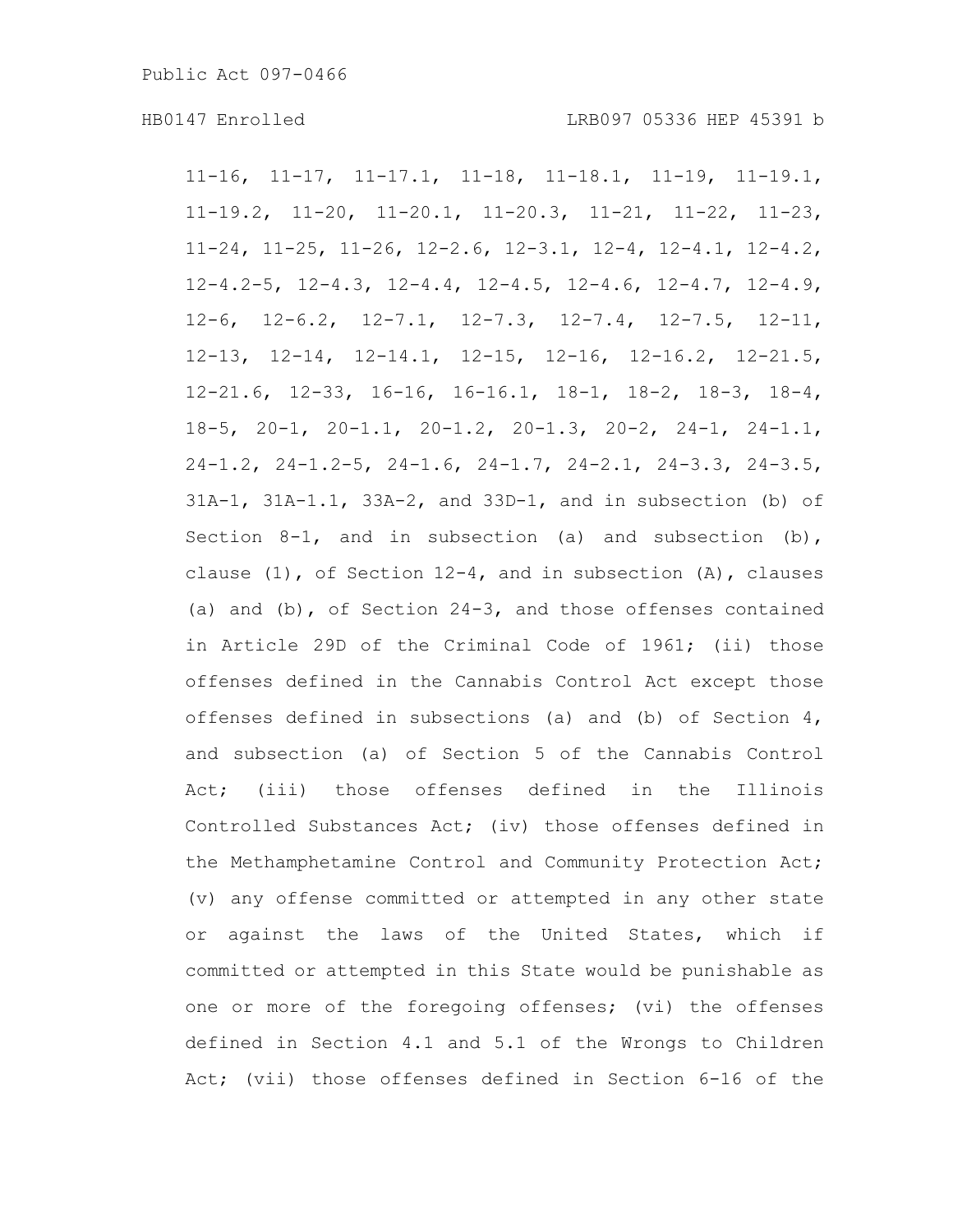Liquor Control Act of 1934; and (viii) those offenses defined in the Methamphetamine Precursor Control Act;  $\div$ 

12. not have been repeatedly involved as a driver in motor vehicle collisions or been repeatedly convicted of offenses against laws and ordinances regulating the movement of traffic, to a degree which indicates lack of ability to exercise ordinary and reasonable care in the safe operation of a motor vehicle or disrespect for the traffic laws and the safety of other persons upon the highway;

13. not have, through the unlawful operation of a motor vehicle, caused an accident resulting in the death of any person; and

14. not have, within the last 5 years, been adjudged to be afflicted with or suffering from any mental disability or disease; and -

15. consent, in writing, to the release of results of reasonable suspicion drug and alcohol testing under Section 6-106.1c of this Code by the employer of the applicant to the Secretary of State.

(b) A school bus driver permit shall be valid for a period specified by the Secretary of State as set forth by rule. It shall be renewable upon compliance with subsection (a) of this Section.

(c) A school bus driver permit shall contain the holder's driver's license number, legal name, residence address, zip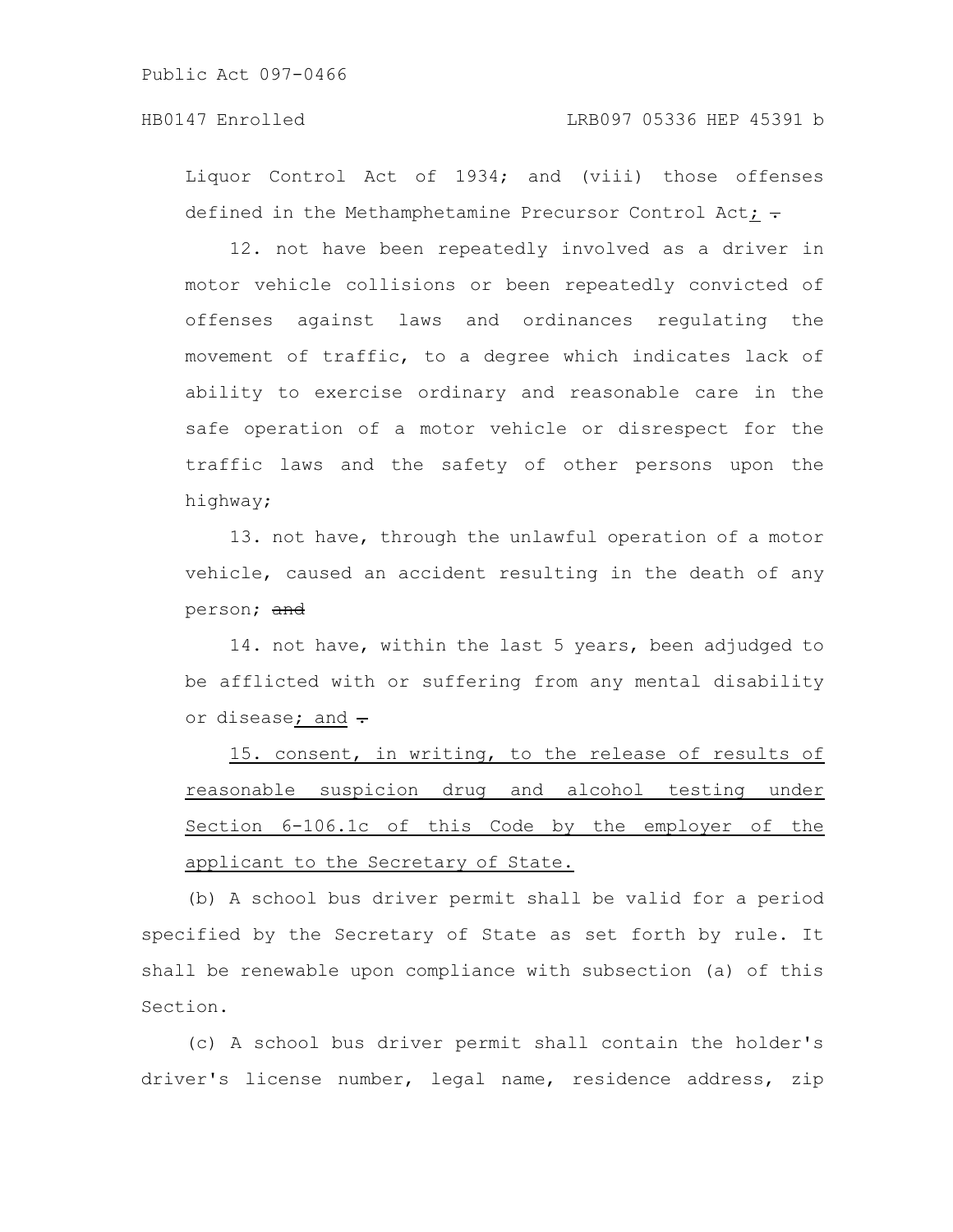## HB0147 Enrolled LRB097 05336 HEP 45391 b

code, social security number and date of birth, a brief description of the holder and a space for signature. The Secretary of State may require a suitable photograph of the holder.

(d) The employer shall be responsible for conducting a pre-employment interview with prospective school bus driver candidates, distributing school bus driver applications and medical forms to be completed by the applicant, and submitting the applicant's fingerprint cards to the Department of State Police that are required for the criminal background investigations. The employer shall certify in writing to the Secretary of State that all pre-employment conditions have been successfully completed including the successful completion of an Illinois specific criminal background investigation through the Department of State Police and the submission of necessary fingerprints to the Federal Bureau of Investigation for criminal history information available through the Federal Bureau of Investigation system. The applicant shall present the certification to the Secretary of State at the time of submitting the school bus driver permit application.

(e) Permits shall initially be provisional upon receiving certification from the employer that all pre-employment conditions have been successfully completed, and upon successful completion of all training and examination requirements for the classification of the vehicle to be operated, the Secretary of State shall provisionally issue a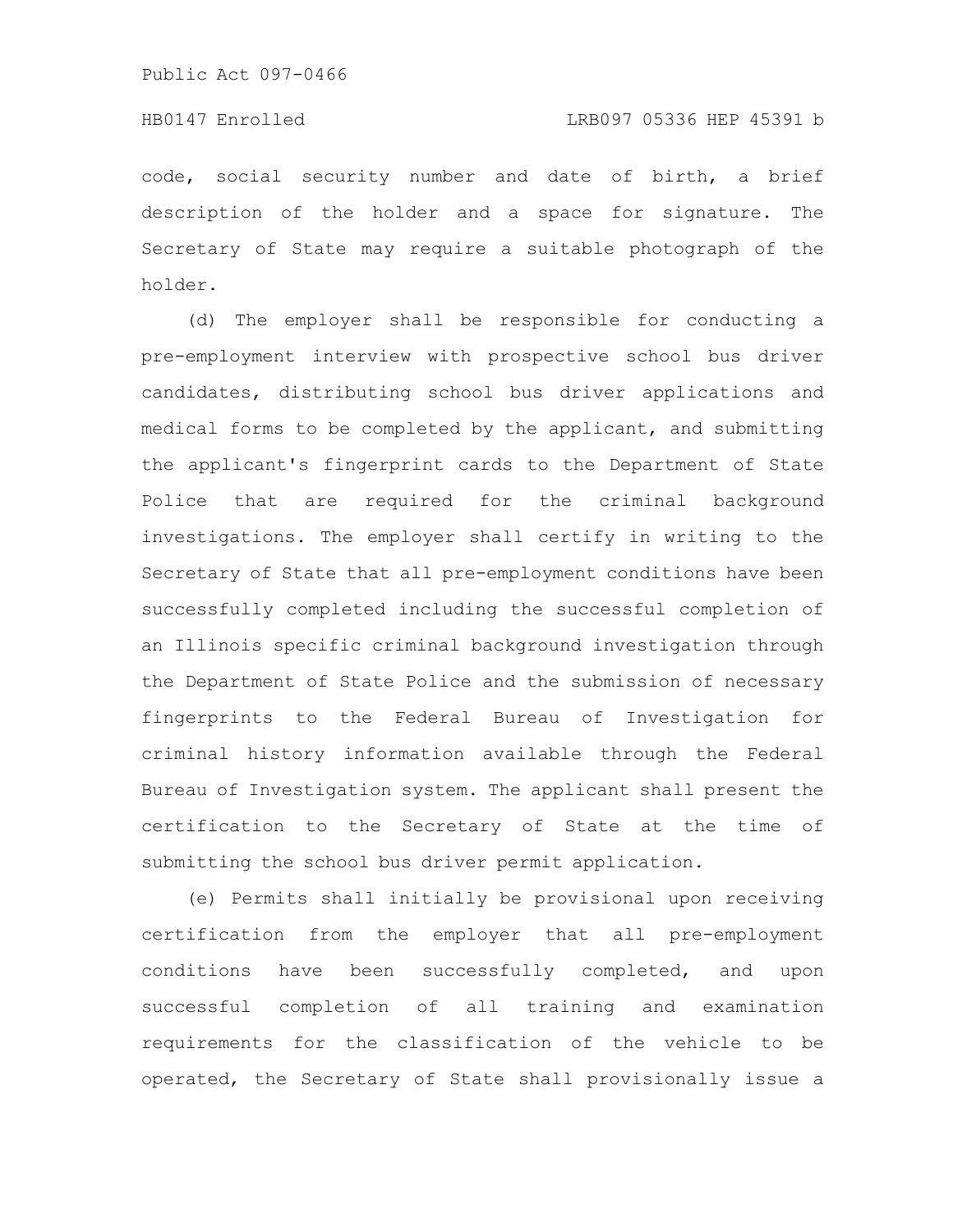Public Act 097-0466

## HB0147 Enrolled LRB097 05336 HEP 45391 b

School Bus Driver Permit. The permit shall remain in a provisional status pending the completion of the Federal Bureau of Investigation's criminal background investigation based upon fingerprinting specimens submitted to the Federal Bureau of Investigation by the Department of State Police. The Federal Bureau of Investigation shall report the findings directly to the Secretary of State. The Secretary of State shall remove the bus driver permit from provisional status upon the applicant's successful completion of the Federal Bureau of Investigation's criminal background investigation.

(f) A school bus driver permit holder shall notify the employer and the Secretary of State if he or she is convicted in another state of an offense that would make him or her ineligible for a permit under subsection (a) of this Section. The written notification shall be made within 5 days of the entry of the conviction. Failure of the permit holder to provide the notification is punishable as a petty offense for a first violation and a Class B misdemeanor for a second or subsequent violation.

(g) Cancellation; suspension; notice and procedure.

(1) The Secretary of State shall cancel a school bus driver permit of an applicant whose criminal background investigation discloses that he or she is not in compliance with the provisions of subsection (a) of this Section.

(2) The Secretary of State shall cancel a school bus driver permit when he or she receives notice that the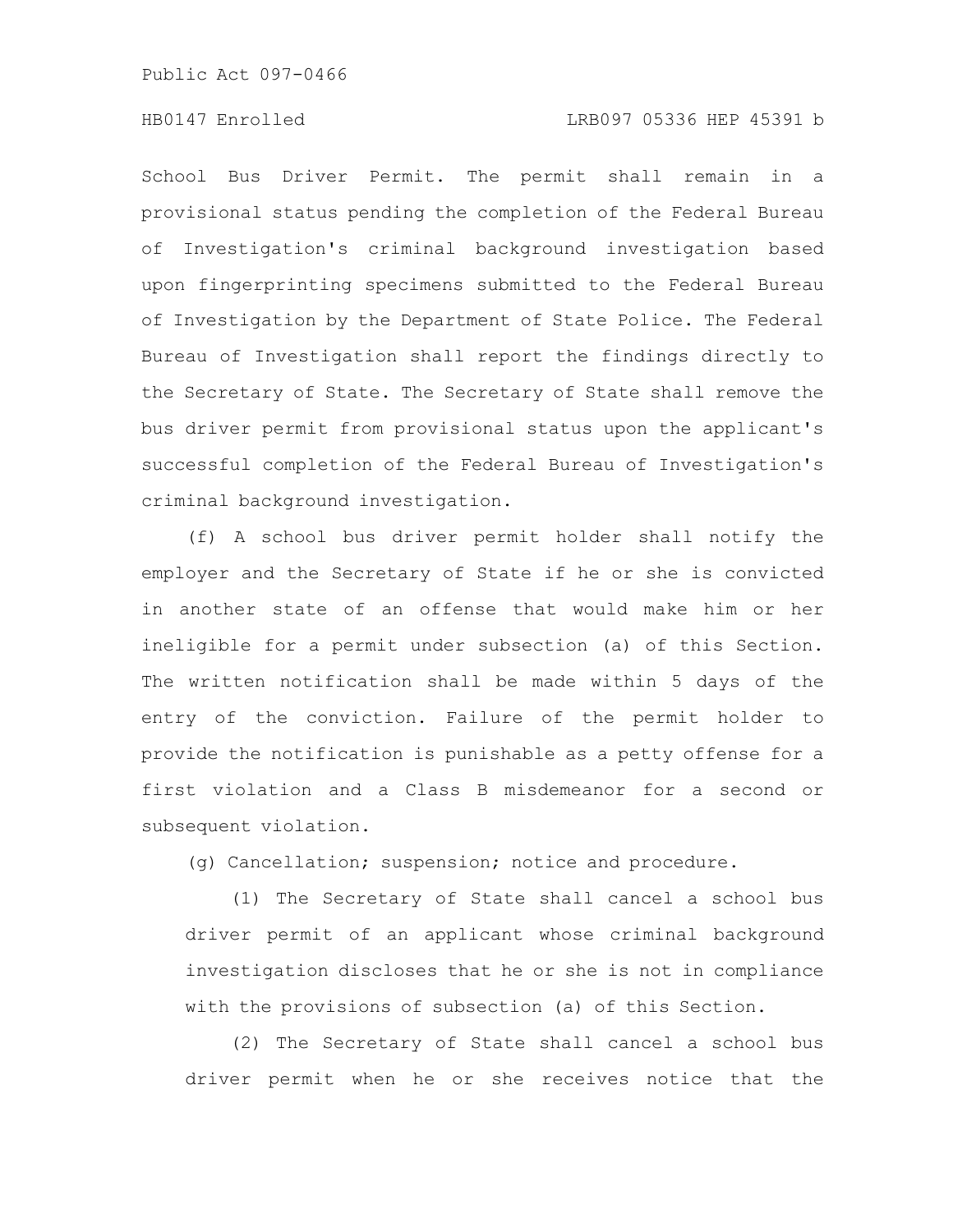permit holder fails to comply with any provision of this Section or any rule promulgated for the administration of this Section.

(3) The Secretary of State shall cancel a school bus driver permit if the permit holder's restricted commercial or commercial driving privileges are withdrawn or otherwise invalidated.

(4) The Secretary of State may not issue a school bus driver permit for a period of 3 years to an applicant who fails to obtain a negative result on a drug test as required in item 6 of subsection (a) of this Section or under federal law.

(5) The Secretary of State shall forthwith suspend a school bus driver permit for a period of 3 years upon receiving notice that the holder has failed to obtain a negative result on a drug test as required in item 6 of subsection (a) of this Section or under federal law.

(6) The Secretary of State shall suspend a school bus driver permit for a period of 3 years upon receiving notice from the employer that the holder failed to perform the inspection procedure set forth in subsection (a) or (b) of Section 12-816 of this Code.

(7) The Secretary of State shall suspend a school bus driver permit for a period of 3 years upon receiving notice from the employer that the holder refused to submit to an alcohol or drug test as required by Section 6-106.1c or has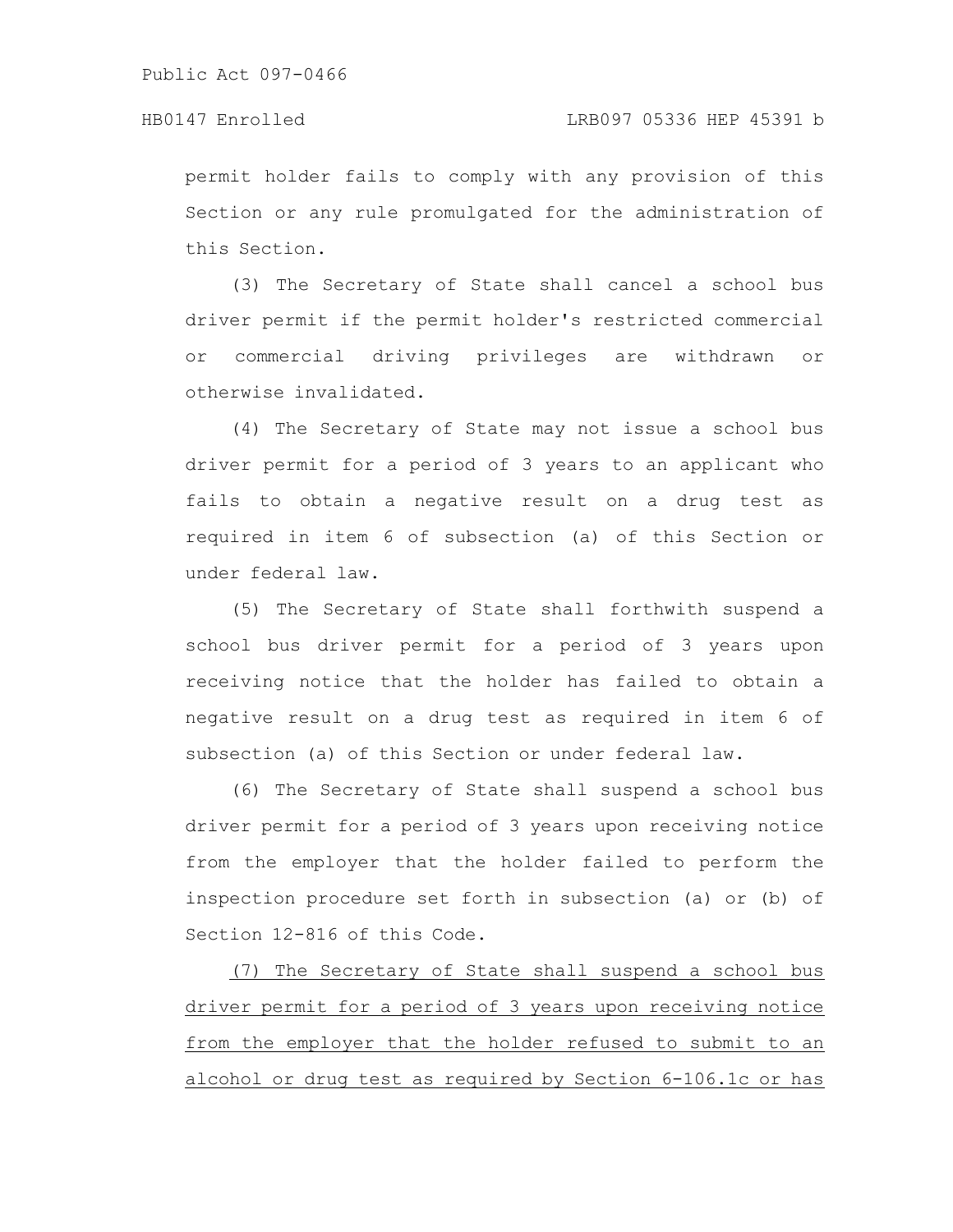submitted to a test required by that Section which disclosed an alcohol concentration of more than 0.00 or disclosed a positive result on a National Institute on Drug Abuse five-drug panel, utilizing federal standards set forth in 49 CFR 40.87.

The Secretary of State shall notify the State Superintendent of Education and the permit holder's prospective or current employer that the applicant has (1) has failed a criminal background investigation or (2) is no longer eligible for a school bus driver permit; and of the related cancellation of the applicant's provisional school bus driver permit. The cancellation shall remain in effect pending the outcome of a hearing pursuant to Section 2-118 of this Code. The scope of the hearing shall be limited to the issuance criteria contained in subsection (a) of this Section. A petition requesting a hearing shall be submitted to the Secretary of State and shall contain the reason the individual feels he or she is entitled to a school bus driver permit. The permit holder's employer shall notify in writing to the Secretary of State that the employer has certified the removal of the offending school bus driver from service prior to the start of that school bus driver's next workshift. An employing school board that fails to remove the offending school bus driver from service is subject to the penalties defined in Section 3-14.23 of the School Code. A school bus contractor who violates a provision of this Section is subject to the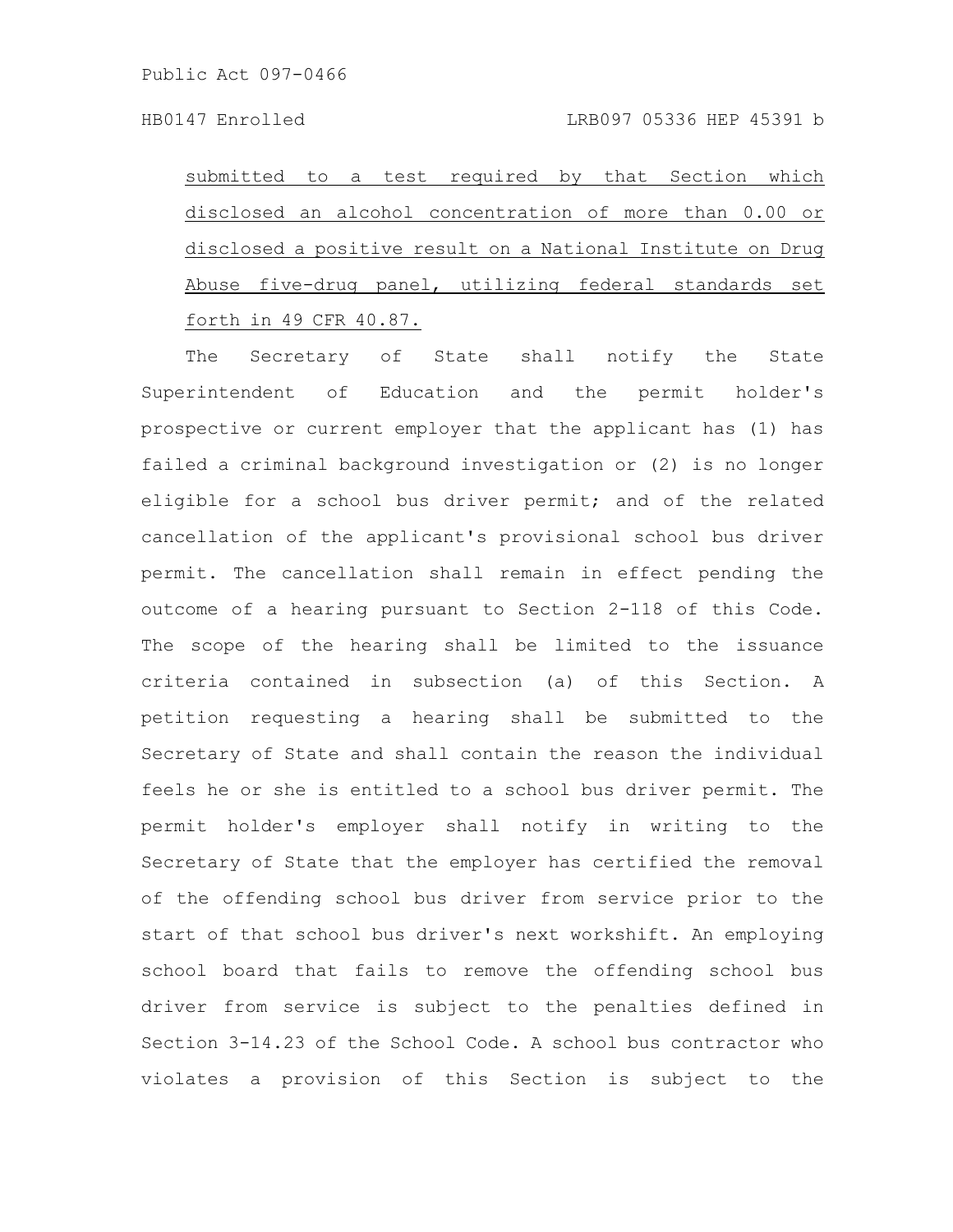penalties defined in Section 6-106.11.

All valid school bus driver permits issued under this Section prior to January 1, 1995, shall remain effective until their expiration date unless otherwise invalidated.

(h) When a school bus driver permit holder who is a service member is called to active duty, the employer of the permit holder shall notify the Secretary of State, within 30 days of notification from the permit holder, that the permit holder has been called to active duty. Upon notification pursuant to this subsection, (i) the Secretary of State shall characterize the permit as inactive until a permit holder renews the permit as provided in subsection (i) of this Section, and (ii) if a permit holder fails to comply with the requirements of this Section while called to active duty, the Secretary of State shall not characterize the permit as invalid.

(i) A school bus driver permit holder who is a service member returning from active duty must, within 90 days, renew a permit characterized as inactive pursuant to subsection (h) of this Section by complying with the renewal requirements of subsection (b) of this Section.

(j) For purposes of subsections (h) and (i) of this Section:

"Active duty" means active duty pursuant to an executive order of the President of the United States, an act of the Congress of the United States, or an order of the Governor.

"Service member" means a member of the Armed Services or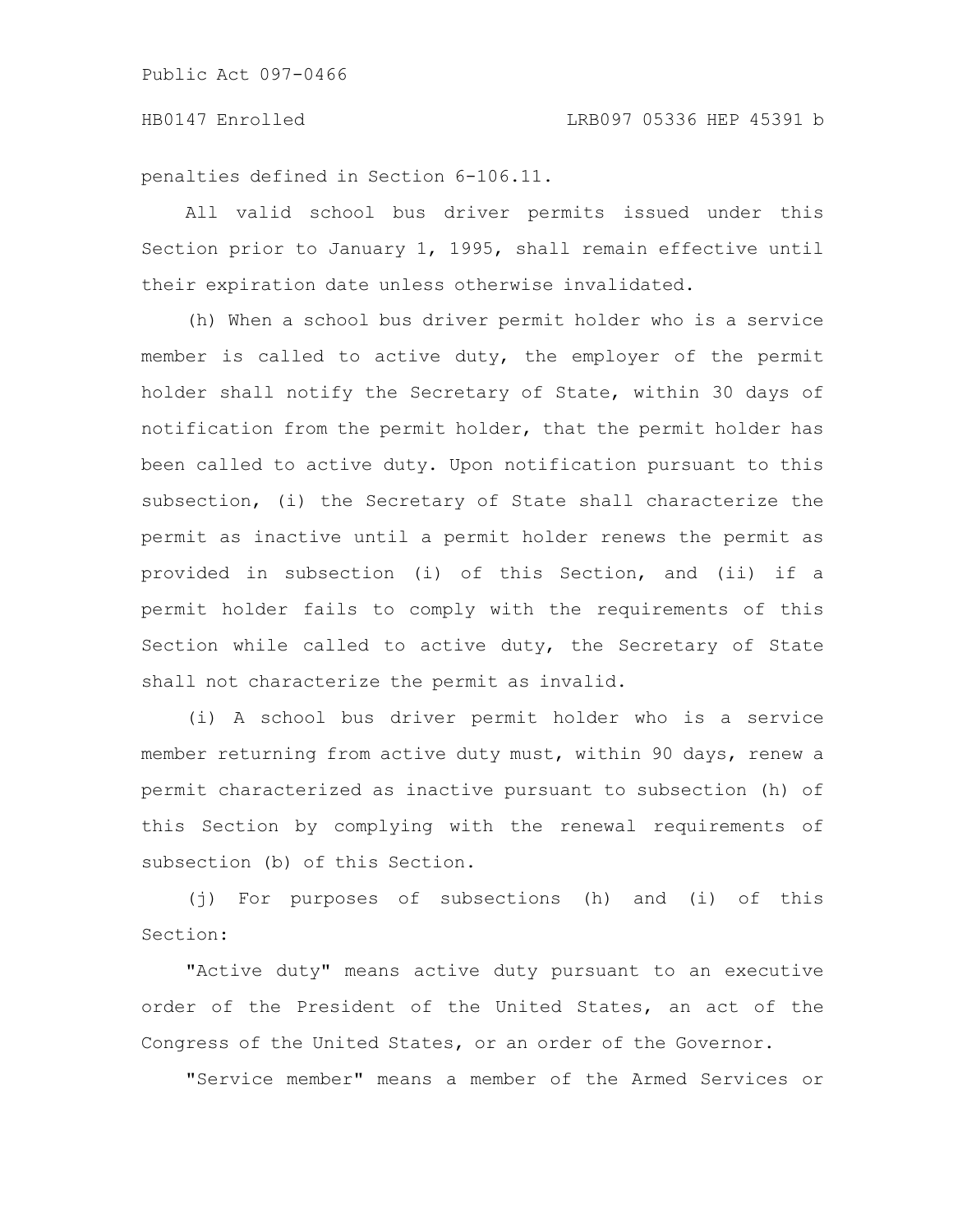Public Act 097-0466

HB0147 Enrolled LRB097 05336 HEP 45391 b

reserve forces of the United States or a member of the Illinois National Guard.

(Source: P.A. 96-89, eff. 7-27-09; 96-818, eff. 11-17-09; 96-962, eff. 7-2-10; 96-1000, eff. 7-2-10; 96-1182, eff. 7-22-10; revised 9-2-10.)

(625 ILCS 5/6-106.1c new)

Sec. 6-106.1c. Reasonable suspicion drug and alcohol testing of school bus driver permit holders.

(a) An employer of a school bus driver permit holder who holds a commercial driver's license and who works for the employer as a school bus driver and is therefore subject to 49 CFR 382.307 shall notify the Secretary of State, in a manner and form prescribed by the Secretary, of the result of a reasonable suspicion test when: (i) the test indicates an alcohol concentration greater than 0.00; (ii) the test indicates a positive result on a National Institute on Drug Abuse five-drug panel utilizing the federal standards set forth in 49 CFR 40.87; or (iii) when a driver refuses testing. The notification to the Secretary must be submitted within 48 hours of the refusal of testing or the employer's receipt of the test results.

(b) Employers of school bus driver permit holders who do not hold commercial driver's licenses and school bus driver permit holders who do not hold commercial driver's licenses are hereby made subject to 49 CFR 382.307 regarding reasonable